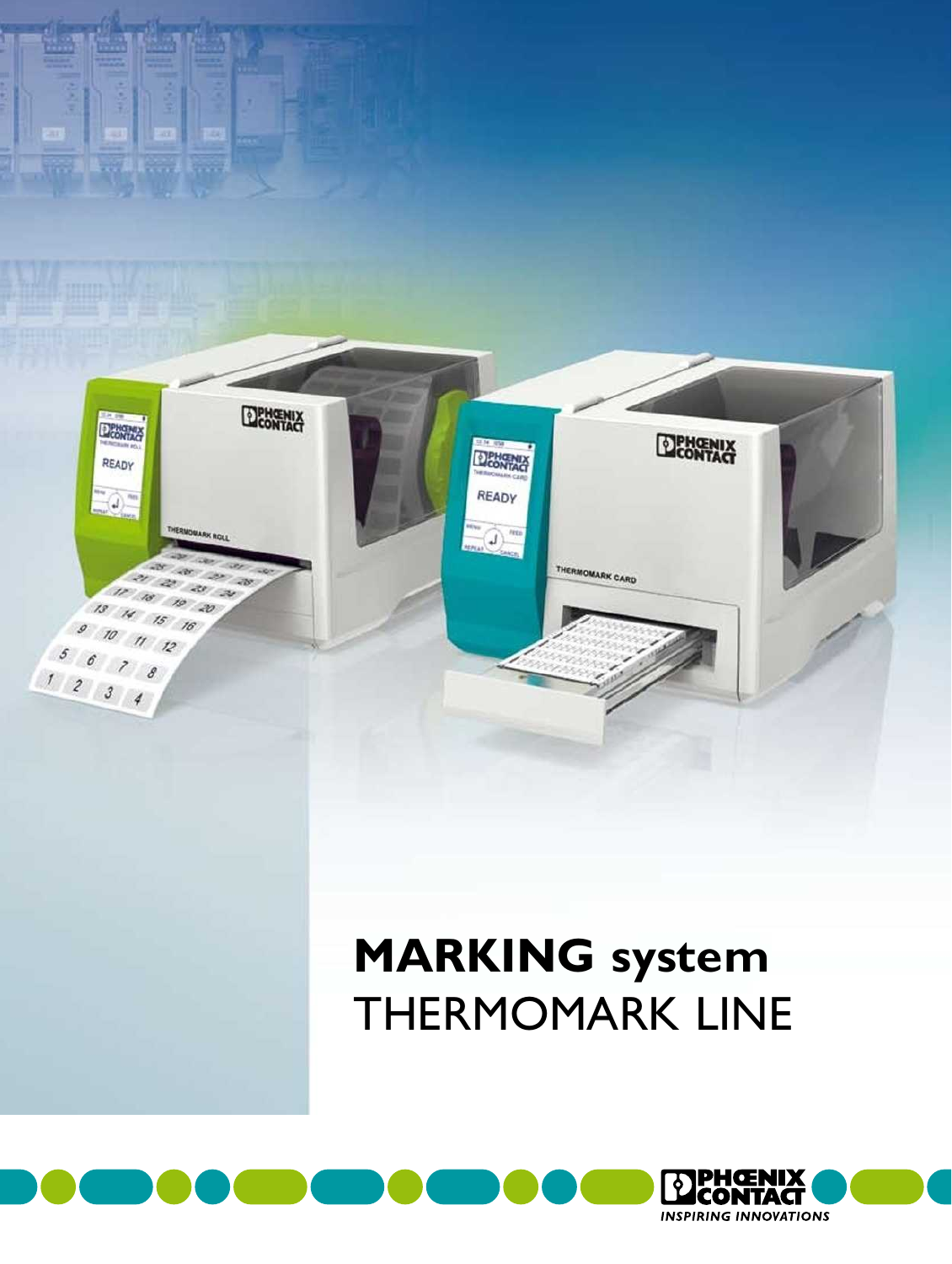## THERMOMARK LINE The easy way of printing

THERMOMARK LINE is the new, userfriendly marking system.

Two printers – the THERMOMARK CARD and the THERMOMARK ROLL – print labels, plastic labels, and shrink sleeves quickly and easily.

Individually strong, but together unbeatable: With each of the thermal transfer printers, you can label terminal blocks, wires or devices. When using both printers together, you can label any application flexibly and inexpensively.

> You can also order the printers individually.

MARKING BOX





Select a complete system consisting of the THERMOMARK CARD, THERMOMARK ROLL and the pre-configured notebook. No installation, no setup. Connect the devices via USB and you're ready to go.

MARKING BOX DE Order No. 5147100

MARKING BOX EN Order No. 5147101

THERMOMARK CARD Order No. 5146464

THERMOMARK ROLL Order No. 5146477





**Wide range of materials** More than 600 different marking materials for all terminals, conductors, cables and

#### $x_{i_1i_2i_3}$  $x_{111,y_2}$  $x_{7:7.78}$  $47.7.7$  $47.7.3$  $\star_{\tau_{\text{CL}}}$  $x_{7/7,s}$  $x_{T/T/d}$  $47.7.5$  $\mathcal{H}_{T/T_{\text{eff}}}$  $x_{7.7.9}$  $x_{7.7.70}$  $7.77$  $x_{1}, \ldots$

**Perfect printing quality** A print resolution of 300 dpi ensures that even the smallest font sizes up a height of



 $13 \t 14 \t 15 \t 16$  $9 10 11 12$ 

 $5 6 7 8$  $\begin{array}{c|c|c|c|c|c|c|c|c} \hline 1&2&3&4 \end{array}$ 



to 1.6 mm are perfectly legible.



This printer prints on roll and continuous media. Easily create high-quality printed labels, markers and shrink-

#### **THERMOMARK ROLL**

This new printer prints on marking material in card and sheet format. The integrated automatic material detection prevents printing errors and saves time and material costs.

### **THERMOMARK CARD**

#### **Easy to operate**

A large touch panel and easily understandable text messages provide the highest convenience in operation.

PHOENIX CONTACT